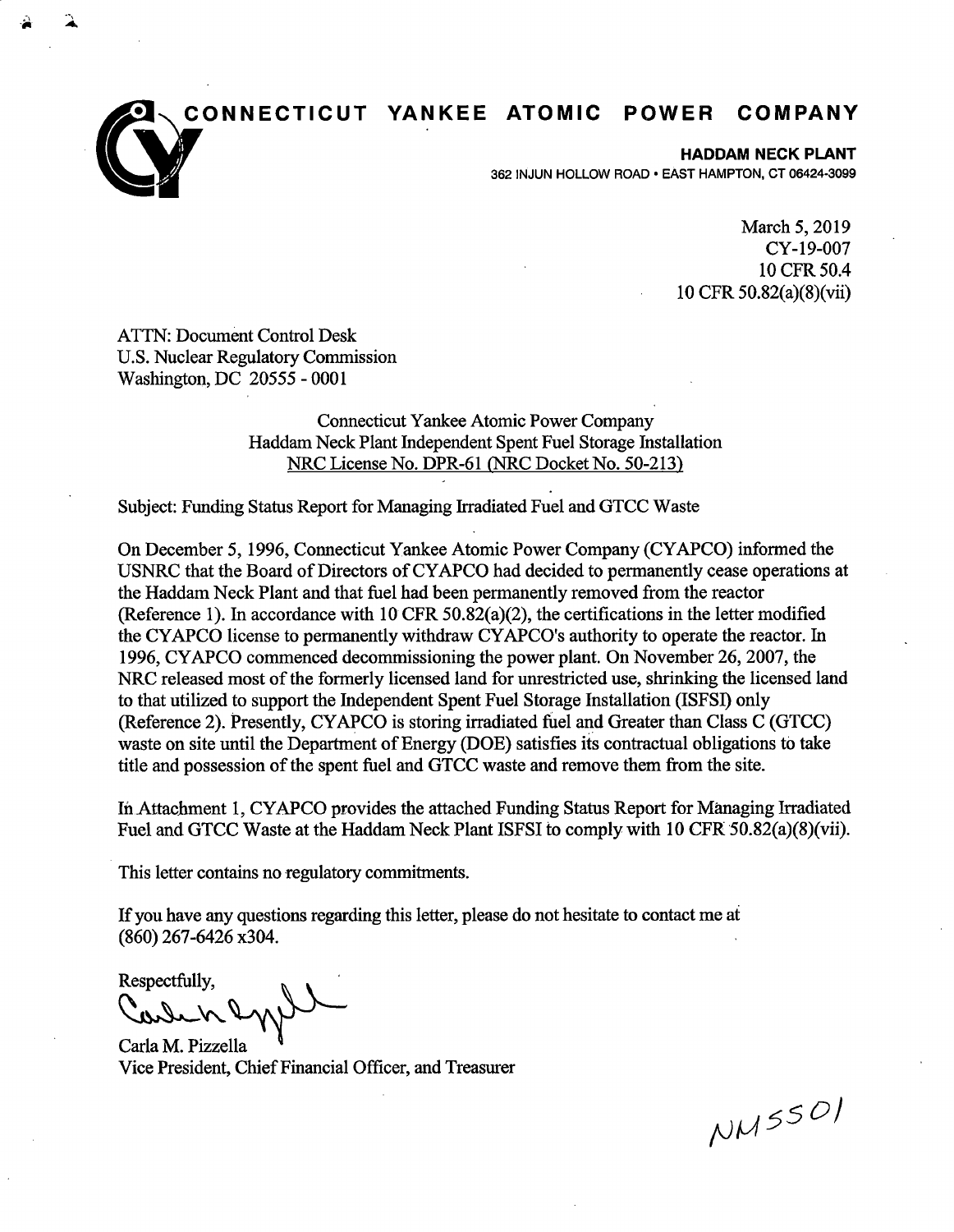Connecticut Yankee Atomic Power Company CY-19-007\March *5,* 2019\Page 2

### **Attachment:**

À

1. Funding Status Report for Managing Irradiated Fuel and GTCC Waste at the Haddam Neck Plant Independent Spent Fuel Storage Installation (Status as of 12/31/2018)

### **References:**

- 1. CY APCO letter to USNRC, "Haddam Neck Plant Certifications of Permanent Cessation of Power Operation and that Fuel Has Been Permanently Removed from the Reactor Vessel," dated December *5,* 1996
- 2. USNRC letter to CY APCO, "Haddam Neck Plant Release of Land from Part 50 License," dated November 26, 2007
- cc: D. Lew, NRC Region I Administrator R. Powell, Chief, Decommissioning Branch, NRC, Region 1 J. Nguyen, NRC Project Manager J. Semancik, Director, CT DEEP, Radiation Division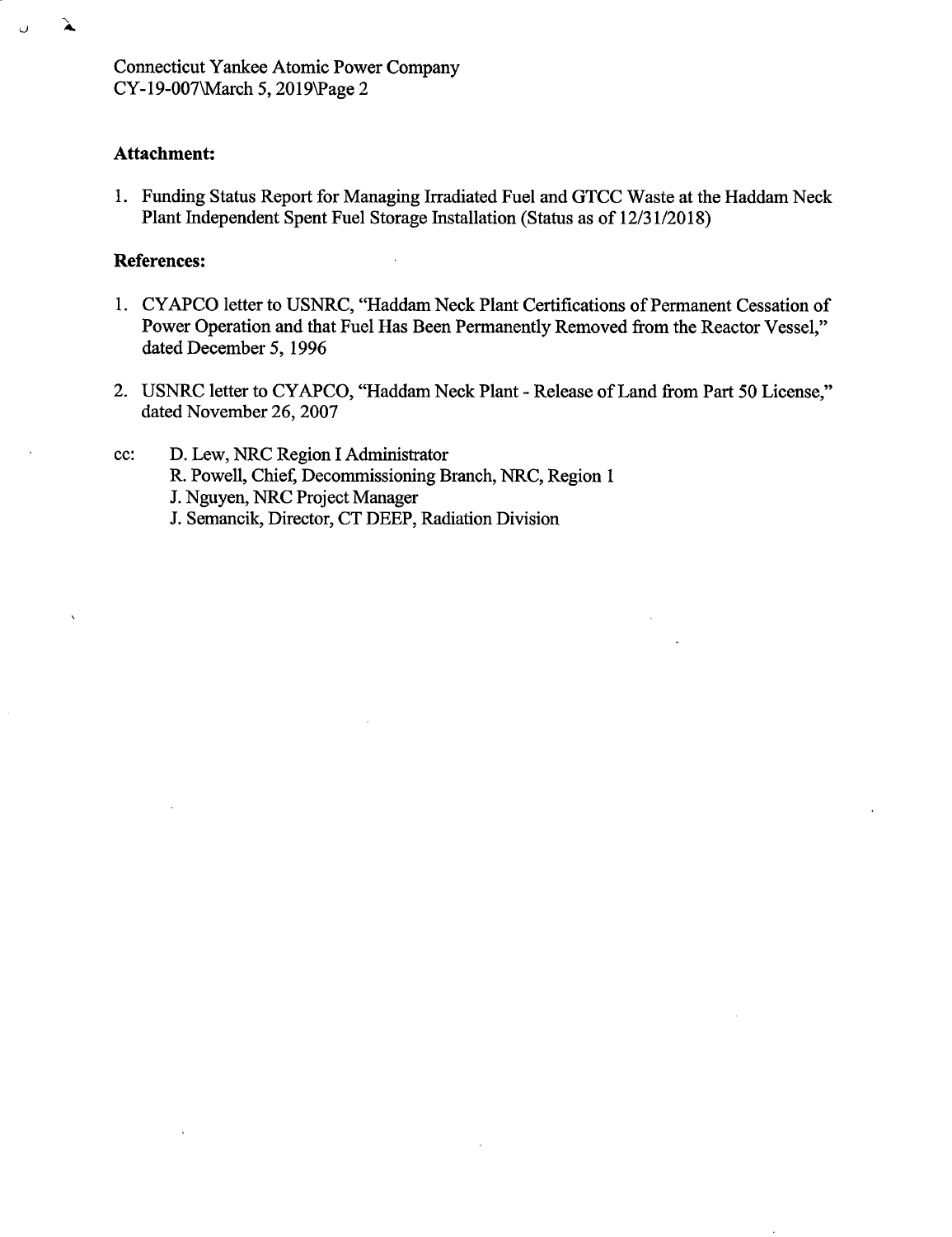#### ATTACHMENT 1 TO CY-19-007

,)

### FUNDING STATUS REPORT FOR THE MANAGING OF IRRADIATED FUEL AND GTCC WASTE AT THE HADDAM NECK PLANT INDEPENDENT SPENT FUEL STORAGE INSTALLATION (STATUS AS OF 12/31/2018)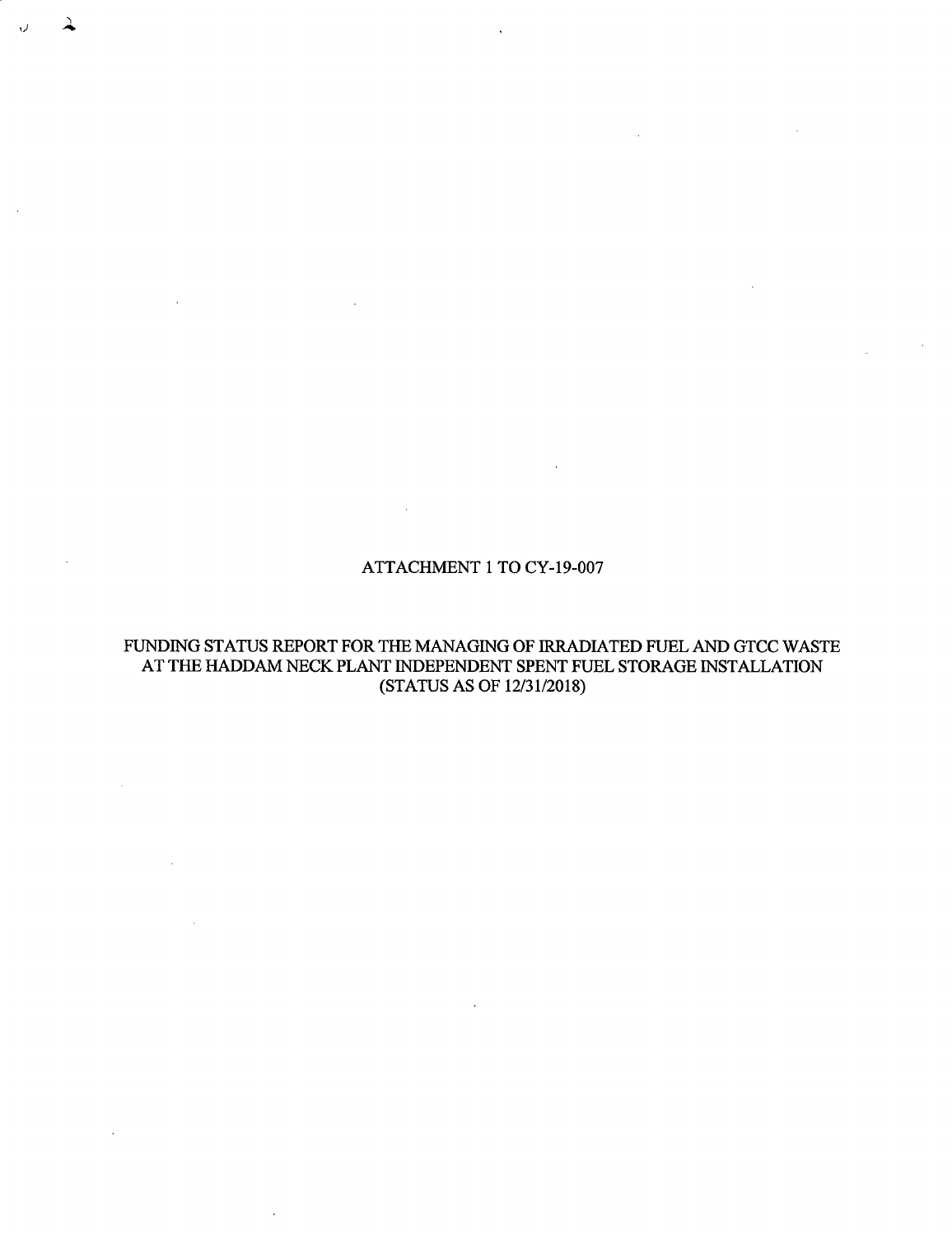# **Attachment 1 to CY-19-007 Funding Status Report for the Managing of Irradiated Fuel and GTCC Waste at the Haddam Neck Plant Independent Spent Fuel Storage Installation (Status as of 12/31/2018)**

 $\sim$ 

 $\langle \cdot \rangle$ 

*L-*

 $\sim$ 

 $\bar{\varsigma}$ 

| <b>10 CFR Requirement</b>                                                                                                                                      | <b>Response</b>                                                | <b>Comment</b>                                                                                                                                                                                                                                                                                                                                                                                                                                                                                                                                                                                                                                                                                                                                                                                                                                                                                                                                           |  |
|----------------------------------------------------------------------------------------------------------------------------------------------------------------|----------------------------------------------------------------|----------------------------------------------------------------------------------------------------------------------------------------------------------------------------------------------------------------------------------------------------------------------------------------------------------------------------------------------------------------------------------------------------------------------------------------------------------------------------------------------------------------------------------------------------------------------------------------------------------------------------------------------------------------------------------------------------------------------------------------------------------------------------------------------------------------------------------------------------------------------------------------------------------------------------------------------------------|--|
| 10 CFR $50.82(a)(8)(vi)$ Requirements                                                                                                                          |                                                                |                                                                                                                                                                                                                                                                                                                                                                                                                                                                                                                                                                                                                                                                                                                                                                                                                                                                                                                                                          |  |
| The amount of funds accumulated<br>1.<br>to cover the cost of managing the<br>irradiated fuel.                                                                 | $\sim$ \$168 million<br>(as of<br>12/31/2018)                  | Connecticut Yankee Atomic Power Company (CYAPCO) has established an account<br>within its Nuclear Decommissioning Trust (NDT) entitled, "ISFSI Radiological<br>Decom" that segregates the funds for decommissioning of the Haddam Neck Plant<br>Independent Spent Fuel Storage Installation (ISFSI) from the larger balance of funds for<br>ongoing management of irradiated fuel and Greater than Class C (GTCC) waste, and the<br>pre-1983 Department of Energy (DOE) Spent Fuel Obligation held in the NDT. The<br>market balance represented here as of December 31, 2018 excludes the funds set-aside<br>for decommissioning the ISFSI.                                                                                                                                                                                                                                                                                                             |  |
| 2.<br>The projected cost of managing<br>irradiated fuel until title to the<br>fuel and possession of the fuel is<br>transferred to the Secretary of<br>Energy. | ~5249.6<br>million (2019<br>$-2036*)$<br>(In 2018)<br>dollars) | The current cost estimate for management of spent fuel and Greater than Class C<br>(GTCC) waste was filed with the Federal Energy Regulatory Commission (FERC) on<br>September 30, 2016 and approved by FERC on November 15, 2016.<br>* Currently, the irradiated fuel and GTCC waste are scheduled to be removed from the<br>site by 2036, with decommissioning, license termination, and business closure occurring<br>after that time period.                                                                                                                                                                                                                                                                                                                                                                                                                                                                                                         |  |
| If the funds accumulated do not<br>3 <sub>1</sub><br>cover the projected cost, a plan to<br>obtain additional funds to cover<br>the cost.                      | See Comment                                                    | The Company has several methods of obtaining additional funds to cover projected<br>costs.<br>First, CYAPCO may collect funds through its power contracts and amendatory<br>agreements under FERC regulation. The power contracts and the amendatory<br>agreements specify the obligations of the purchasers for the costs of CYAPCO,<br>including the ongoing costs of managing irradiated fuel and GTCC waste, and the costs<br>associated with CYAPCO's pre-1983 DOE Spent Fuel Obligation. Pursuant to these<br>power contracts, CYAPCO has the ongoing ability to seek collections from its<br>purchasers for additional funds that may be required to cover these costs.<br>Second, CYAPCO has received proceeds from the successful litigation of the first three<br>phases of its breach of contract damages claims against the DOE for failure to begin the<br>removal of spent nuclear fuel (SNF) and GTCC waste from the site in 1998. CYAPCO |  |

 $\mathbf{r}$ 

 $\alpha$